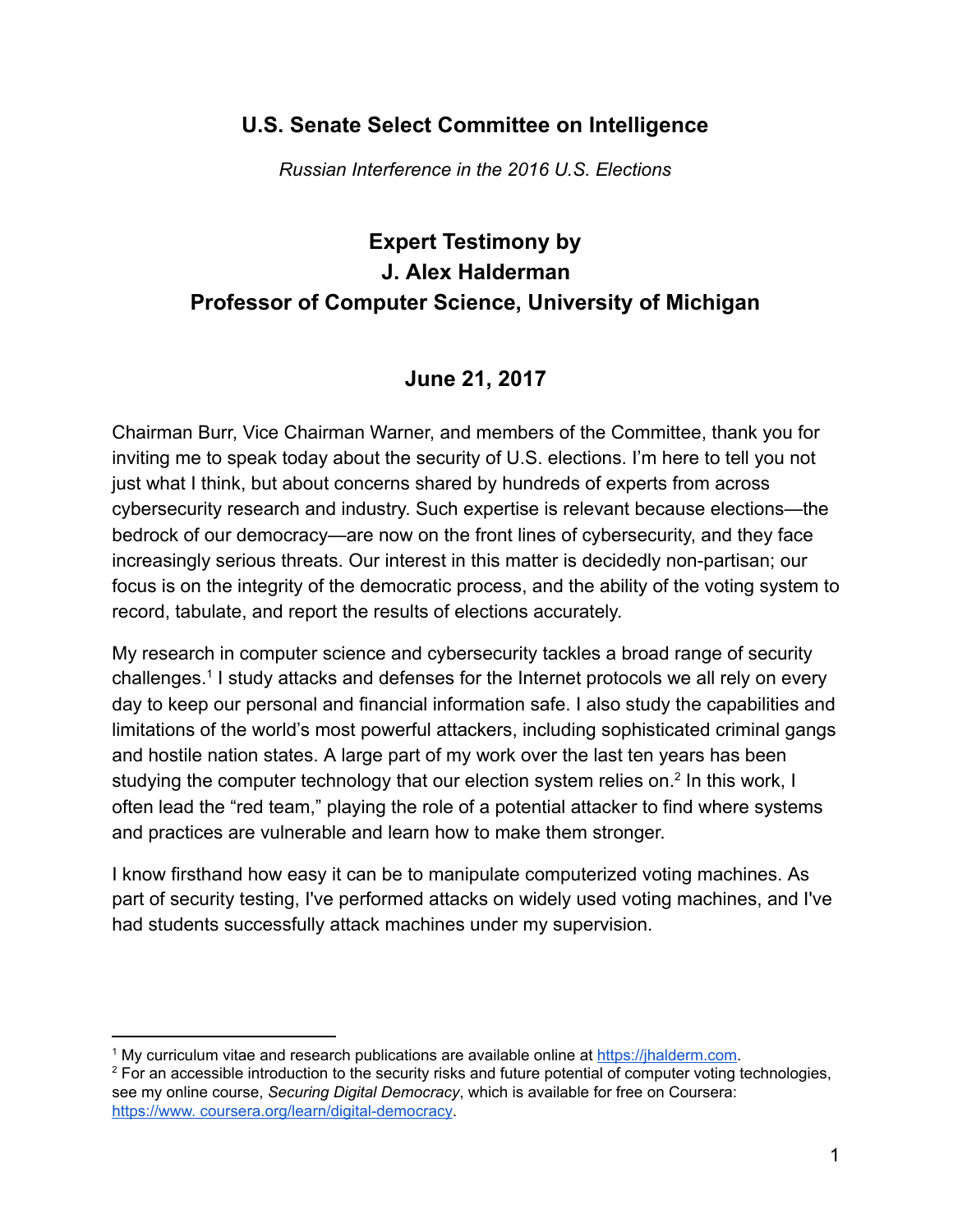### U.S. Voting Machines Are Vulnerable

As you know, states choose their own voting technology. $^3$  Today, the vast majority of votes are cast using one of two computerized methods. Most states and most voters use the first type, called optical scan ballots, in which the voter fills out a paper ballot that is then scanned and counted by a computer. The other widely used approach has voters interact directly with a computer, rather than marking a choice on paper. It's called DRE, or direct-recording electronic, voting. With DRE voting machines, the primary records of the vote are stored in computer memory.<sup>4</sup>

Both optical scanners and DRE voting machines are computers. Under the hood, they're not so different from your laptop or smartphone, although they tend to use much older technology—sometimes decades out of date. <sup>5</sup> Fundamentally, they suffer from security weaknesses similar to those of other computer devices. I know because I've developed ways to attack many of them myself as part of my research into election security threats.

Ten years ago, I was part of the first academic team to conduct a comprehensive security analysis of a DRE voting machine. We examined what was at that time the most widely used touch-screen DRE in the country, $6$  and spent several months probing it for vulnerabilities. What we found was disturbing: we could reprogram the machine to invisibly cause any candidate to win. We also created malicious software—vote-stealing

 $^{\rm 3}$  In many states, the technology in use even differs from county to county. Verified Voting maintains an online database of the equipment in use in each locality: [https://www.verifiedvoting.org/verifier/.](https://www.verifiedvoting.org/verifier/) <sup>4</sup> Some DREs also produce a printed record of the vote and show it briefly to the voter, using a mechanism called a voter-verifiable paper audit trail, or VVPAT. While VVPAT records provide a physical record of the vote that is a valuable safeguard against cyberattacks, research has shown that VVPAT records are difficult to accurately audit and that voters often fail to notice if the printed record doesn't match their votes. For these reasons, most election security experts favor optical scan paper ballots. See: S. Goggin and M. Byrne, "An Examination of the Auditability of Voter Verified Paper Audit Trail (VVPAT) Ballots." In Proceedings of the 2007 USENIX/ACCURATE Electronic Voting Technology Workshop, August 2007. Available at: [http://www.accurate-voting.org/wp-content/uploads/2007/08/](http://www.accurate-voting.org/wp-content/uploads/2007/08/evt07-goggin.pdf) [evt07-goggin.pdf](http://www.accurate-voting.org/wp-content/uploads/2007/08/evt07-goggin.pdf). See also: B. Campbell and M. Byrne, "Now Do Voters Notice Review Screen Anomalies?" In Proceedings of the 2009 USENIX/ACCURATE/IAVoSS Electronic Voting Technology Workshop, August 2009. Available at: [http://chil.rice.edu/research/pdf/CampbellByrne\\_EVT\\_\(2009\).pdf](http://chil.rice.edu/research/pdf/CampbellByrne_EVT_(2009).pdf).  $^{\rm 5}$  In 2016, 43 states used computer voting machines that were at least 10 years old—close to the end of their design lifespans. Older hardware and software generally lacks defenses that guard against more modern attack techniques. See: L. Norden and C. Famighetti, "America's Voting Machines at Risk," Brennan Center, 2015. [https://www.brennancenter.org/publication/americas-voting-machines-risk.](https://www.brennancenter.org/publication/americas-voting-machines-risk) See also: S. Checkoway, A. Feldman, B. Kantor, J. A. Halderman, E. W. Felten, and H. Shacham, "Can DREs Provide Long-Lasting Security? The Case of Return-Oriented Programming and the AVC Advantage." In Proceedings of the 2009 USENIX/ACCURATE/IAVoSS Electronic Voting Technology Workshop, August 2009. Available at: <https://jhalderm.com/pub/papers/avc-evt09.pdf>. <sup>6</sup> The machine was the Diebold AccuVote TS, which is still used statewide in Georgia in 2017.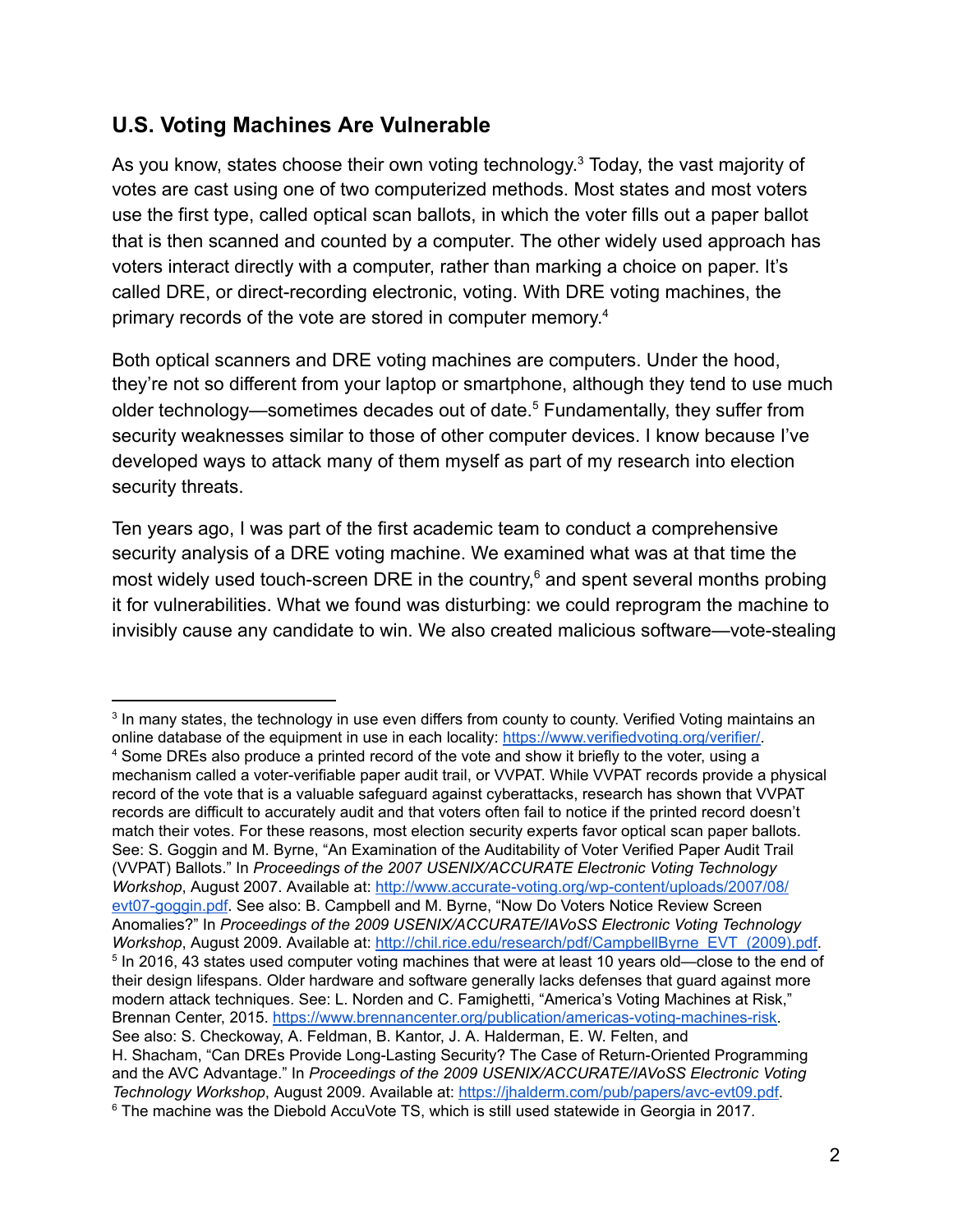code—that could spread from machine-to-machine like a computer virus, and silently change the election outcome. $<sup>7</sup>$ </sup>

Vulnerabilities like these are endemic throughout our election system. Cybersecurity experts have studied a wide range of U.S. voting machines—including both DREs and optical scanners—and in every single case, they've found severe vulnerabilities that would allow attackers to sabotage machines and to alter votes. ${}^{8}$  That's why there is overwhelming consensus in the cybersecurity and election integrity research communities that our elections are at risk.

## Cyberattacks Could Compromise Elections

Of course, interfering in a state or national election is a bigger job than just attacking a single machine. Some say the decentralized nature of the U.S. voting system and the fact that voting machines aren't directly connected to the Internet make changing a state or national election outcome impossible. Unfortunately, that is not true. 9

Some election functions are actually quite centralized. A small number of election technology vendors and support contractors service the systems used by many local governments. Attackers could target one or a few of these companies and spread malicious code to election equipment that serves millions of voters.

Furthermore, in close elections, decentralization can actually work against us. An attacker can probe different areas of the most important "swing states" for vulnerabilities, find the areas that have the weakest protection, and strike there. $^{\rm 10}$  In a close election, changing a few votes may be enough to tip the result, and an attacker can choose where—and on which equipment—to steal those votes. State and local elections are also at risk.

 $7$  A. J. Feldman, J. A. Halderman, and E. W. Felten, "Security Analysis of the Diebold AccuVote-TS Voting Machine." In Proceedings of the 2007 USENIX/ACCURATE Electronic Voting Technology Workshop (EVT), August 2007. The research paper and an explanatory video are available at: [https://citp.princeton.](https://citp.princeton.edu/research/voting/) [edu/research/voting/.](https://citp.princeton.edu/research/voting/)

<sup>&</sup>lt;sup>8</sup> For a partial bibliography of voting machine attack research, see: J. A Halderman, "Practical Attacks on Real-world E-voting." In F. Hao and P. Y. A. Ryan (eds.), Real-World Electronic Voting: Design, Analysis and Deployment, CRC Press, December 2016. Available at: [https://jhalderm.com/pub/papers/ch7](https://jhalderm.com/pub/papers/ch7-evoting-attacks-2016.pdf) [evoting-attacks-2016.pdf.](https://jhalderm.com/pub/papers/ch7-evoting-attacks-2016.pdf)

<sup>&</sup>lt;sup>9</sup> I explained how attackers can bypass these obstacles in a recent congressional briefing: *Strengthening* Election Cybersecurity, May 15, 2017. The video is available at [https://www.electiondefense.org/](https://www.electiondefense.org/congressional-briefings-cyber-security/) [congressional-briefings-cyber-security/](https://www.electiondefense.org/congressional-briefings-cyber-security/).

 $10$  For a more detailed description of how adversaries might select targets, see J. A. Halderman, "Want to Know if the Election was Hacked? Look at the Ballots," November 2016, available at: [medium.com/@jhalderm/want-to-know-if-the-election-was-hacked-look-at-the-ballots-c61a6113b0ba](https://medium.com/@jhalderm/want-to-know-if-the-election-was-hacked-look-at-the-ballots-c61a6113b0ba).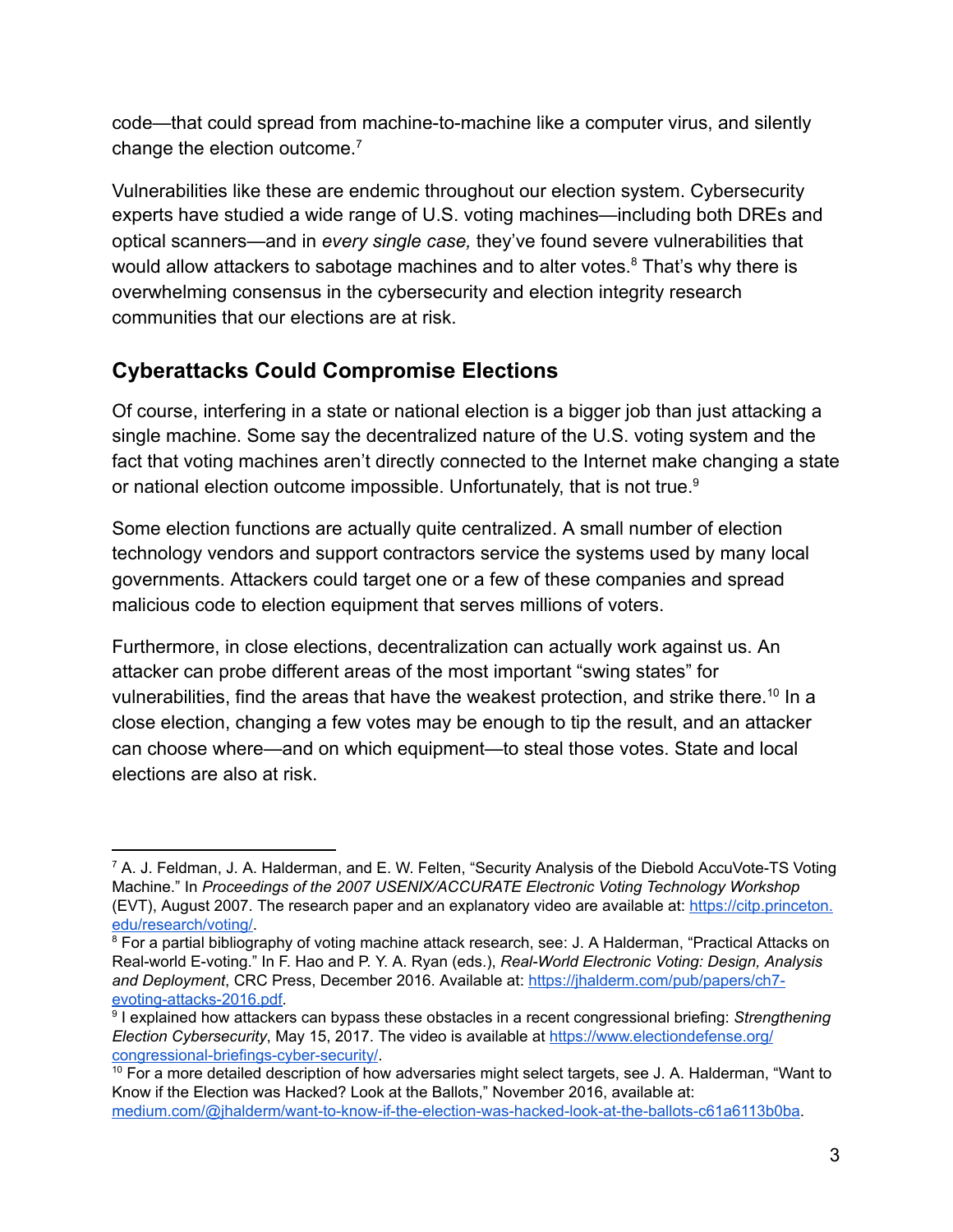Our election infrastructure is not as distant from the Internet as it may seem.<sup>11</sup> Before every election, voting machines need to be programmed with the design of the ballot, the races, and candidates. This programming is created on a desktop computer called an election management system, or EMS, and then transferred to voting machines using USB sticks or memory cards. These systems are generally run by county IT personnel or by private contractors.<sup>12</sup> Unfortunately, election management systems are not adequately protected, and they are not always properly isolated from the Internet. Attackers who compromise an election management system can spread vote-stealing malware to large numbers of machines. 13

#### Russian Attack Attempts: The Threats Are Real

The key lesson from 2016 is that hacking threats are real.

This month, we've seen reports detailing Russian efforts to target voter registration systems in up to 39 states $^{14}$  and to develop a capability to spread an attack from an election technology vendor to local election offices. $^{15}$  Attacking the IT systems of

For a broader discussion of why secure Internet voting systems are likely decades away, see:

<sup>11</sup> Fortunately, the U.S. has resisted widespread use of Internet voting—a development that would paint a fresh bull's eye on our democratic system. I myself have demonstrated attacks against Internet voting systems in Washington, D.C., Estonia, and Australia. See:

S. Wolchok, E. Wustrow, D. Isabel, and J. A. Halderman, "Attacking the Washington, D.C. Internet Voting System." In Proceedings of the 16th Intl. Conference on Financial Cryptography and Data Security, February 2012. Available at: [https://jhalderm.com/pub/papers/dcvoting-fc12.pdf.](https://jhalderm.com/pub/papers/dcvoting-fc12.pdf)

D. Springall, T. Finkenauer, Z. Durumeric, J. Kitcat, H. Hursti, M. MacAlpine, and J. A. Halderman, "Security Analysis of the Estonian Internet Voting System." In Proceedings of the 21st ACM Conference on Computer and Communications Security (CCS), November 2014. Available at: [https://jhalderm.com/](https://jhalderm.com/pub/papers/ivoting-ccs14.pdf) [pub/papers/ivoting-ccs14.pdf.](https://jhalderm.com/pub/papers/ivoting-ccs14.pdf)

J. A. Halderman and V. Teague, "The New South Wales iVote System: Security Failures and Verification Flaws in a Live Online Election." In Proceedings of the 5th International Conference on E-voting and Identity, September 2015. Available at: <https://arxiv.org/pdf/1504.05646v2.pdf>.

R. Cunningham, M. Bernhard, and J. A. Halderman, "The Security Challenges of Online Voting Have Not Gone Away." IEEE Spectrum, November 3, 2016. [http://spectrum.ieee.org/tech-talk/telecom/security/the](http://spectrum.ieee.org/tech-talk/telecom/security/the-security-challenges-of-online-voting-have-not-gone-away)[security-challenges-of-online-voting-have-not-gone-away.](http://spectrum.ieee.org/tech-talk/telecom/security/the-security-challenges-of-online-voting-have-not-gone-away)

 $^{12}$  In my own state, Michigan, about 75% of counties outsource pre-election programming to a pair of independent service providers. These are small companies with 10–20 employees that are primarily in the business of selling election supplies, including ballot boxes and "I Voted" stickers.

<sup>&</sup>lt;sup>13</sup> See, for example, J. Calandrino, et al., "Source Code Review of the Diebold Voting System," part of the California Secretary of State's "Top-to-Bottom" Voting Systems Review, July 2007. Available at: [https://jhalderm.com/pub/papers/diebold-ttbr07.pdf.](https://jhalderm.com/pub/papers/diebold-ttbr07.pdf)

<sup>&</sup>lt;sup>14</sup> M. Riley and J. Robertson, "Russian Cyber Hacks on U.S. Electoral System Far Wider Than Previously Known." Bloomberg, June 13, 2017. [https://www.bloomberg.com/politics/articles/2017-06-13/russian](https://www.bloomberg.com/politics/articles/2017-06-13/russian-breach-of-39-states-threatens-future-u-s-elections)[breach-of-39-states-threatens-future-u-s-elections](https://www.bloomberg.com/politics/articles/2017-06-13/russian-breach-of-39-states-threatens-future-u-s-elections).

<sup>15</sup> M. Cole, R. Esposito, S. Biddle, and R. Grim, "Top-secret NSA Report Details Russian Hacking Efforts Days Before 2016 Election." The Intercept, June 5, 2017. [https://theintercept.com/2017/06/05/top-secret](https://theintercept.com/2017/06/05/top-secret-nsa-report-details-russian-hacking-effort-days-before-2016-election/)[nsa-report-details-russian-hacking-effort-days-before-2016-election/](https://theintercept.com/2017/06/05/top-secret-nsa-report-details-russian-hacking-effort-days-before-2016-election/).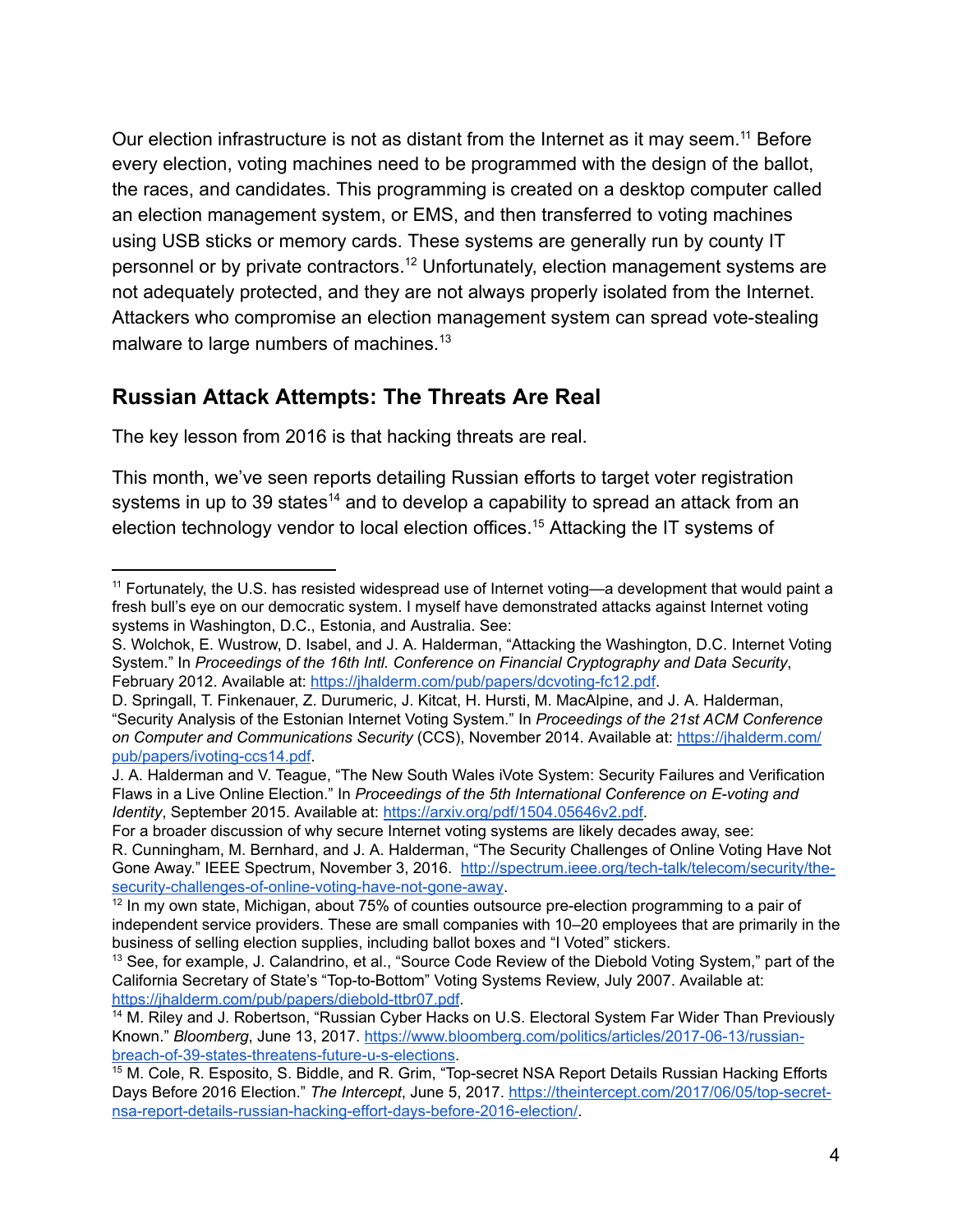vendors and municipalities could put the Russians in a position to sabotage equipment on election day, causing voting machines or electronic poll books to fail, resulting in long lines or other disruptions. The Russians could even have engineered this chaos to have a partisan effect, by targeting localities that lean heavily towards one candidate or another.

Successful infiltration of election IT systems also could have put the Russians in a position to spread an attack to the voting machines and potentially steal votes. Although the registration systems involved were generally maintained at the state level, and most pre-election programming is performed by counties or outside vendors, counties tend to be even less well defended than state governments. They typically have few IT support staff and little, if any, cybersecurity expertise.

Another approach that the Russians might have been planning is to tamper with the voting system in an obvious, easily discovered way, such as causing reporting systems to send the news media incorrect initial results on election night. Even if the problem was corrected and no actual votes were changed, this would cause uncertainty in the results and widespread distrust of the system, which would injure our democratic processes. If voters cannot trust that their votes are counted honestly, they will have reason to doubt the validity of elections. 16

I don't know how far the Russians got in their effort to penetrate our election infrastructure, nor whether they interfered with equipment on election day. (As far as the public knows, no voting equipment has been forensically examined to check whether it was successfully attacked.) But there is no doubt that Russia has the technical ability to commit widescale attacks against our voting system, as do other hostile nations. As James Comey testified here two weeks ago, we know "They're coming after America," and "They'll be back." 17

### Practical Steps to Defend Election Infrastructure

We must start preparing now to better defend our election infrastructure and protect it from cyberattacks before the elections in 2018 and 2020. The good news is, we know how to accomplish this. Paper ballots, audits, and other straightforward steps can make elections much harder to attack.

<sup>&</sup>lt;sup>16</sup> See, as one example, E. H. Spafford, "Voter Assurance." NAE The Bridge, December 2008. <https://www.nae.edu/19582/Bridge/VotingTechnologies/VoterAssurance.aspx>.

<sup>&</sup>lt;sup>17</sup> Testimony of former FBI Director James B. Comey before the Senate Select Committee on Intelligence, June 8, 2017.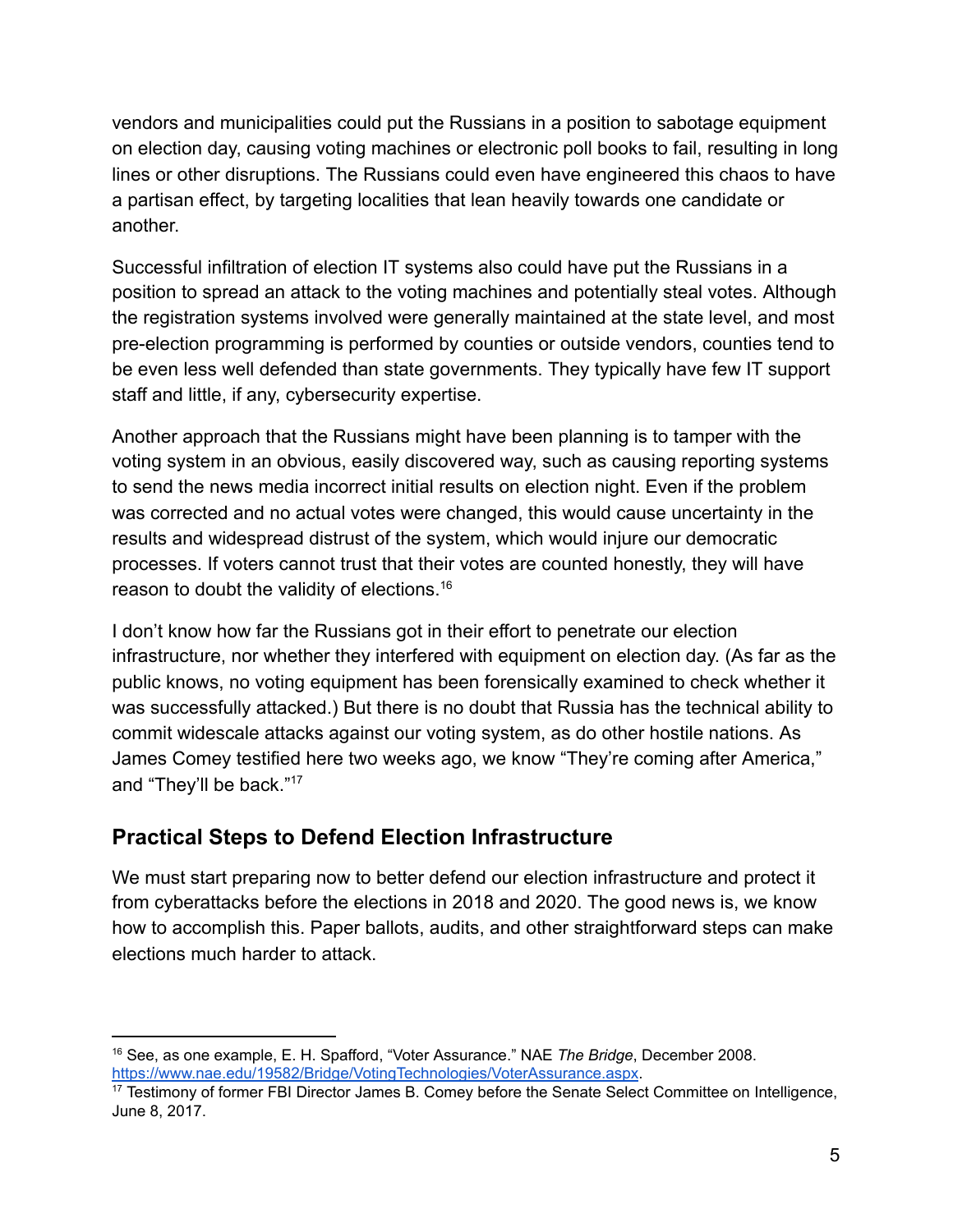I have entered into the record a letter from over 100 computer scientists, security experts, and election officials. This letter recommends three essential measures that can safeguard U.S. elections:

- First, we need to replace obsolete and vulnerable voting machines, such as paperless systems, with optical scanners and paper ballots—a technology that 36 states already use. Paper provides a resilient physical record of the vote<sup>18</sup> that simply can't be compromised by a cyberattack. President Trump made this point well shortly before the election in an interview with Fox News. "There's something really nice about the old paper-ballot system," he said. "You don't worry about hacking. You don't worry about all the problems that you're seeing."<sup>19</sup>
- Second, we need to consistently and routinely check that our election results are accurate, by inspecting enough of the paper ballots to tell whether the computer results are right. $^{20}$  This can be done with what's known as risk-limiting audits. $^{21}$ Such audits are a common-sense quality control.<sup>22</sup> By manually checking a relatively small random sample of the ballots, officials can quickly and affordably provide high assurance that the election outcome was correct.

Optical scan ballots paired with risk-limiting audits provide a practical way to detect and correct vote-changing cyberattacks. They may seem low-tech, but they are a reliable, cost-effective defense. 23

 $18$  Of course, paper ballots can be tampered with too, by people handling them. Optical scan tabulation has the advantage that it produces both paper and electronic records. As long as officials check that both sets of records agree, it would be very difficult for criminals to alter the election outcome without being detected, whether by a cyberattack or by old-fashioned ballot manipulation.

<sup>19</sup> See: [http://www.businessinsider.com/donald-trump-](http://www.businessinsider.com/donald-trump-election-day-fox-news-2016-11) election-day-fox-news-2016-11.

 $20$  At least 29 states already require some form of post-election audit. However, since the procedures in most states are not designed as a cyber defense, the number of ballots that are audited may be much too low or geographically localized to reliably detect an attack. Some states also allow auditing by rescanning paper ballots through the same potentially compromised machines. Results from paperless DRE voting machines cannot be strongly audited, since there is no physical record to check. For state-by-state details, see National Conference of State Legislatures, "Post-election Audits," June 2017. Available at: [http://www.ncsl.org/research/elections-and-campaigns/post-election-audits635926066.aspx.](http://www.ncsl.org/research/elections-and-campaigns/post-election-audits635926066.aspx)

 $21$  For a detailed explanation of risk-limiting audits, see J. Bretschneider et al., "Risk-Limiting Post-Election Audits: Why and How." Available at: <https://www.stat.berkeley.edu/~stark/Preprints/RLAwhitepaper12.pdf>. New Mexico already requires something similar to a risk-limiting audit, and Colorado is implementing risk-limiting audits starting in 2017. Risk-limiting audits have been tested in real elections in California, Colorado, and Ohio.

 $22$  One of the reasons why post-election audits are essential is that pre-election "logic and accuracy" testing can be defeated by malicious software running on voting machines. Vote-stealing code can be designed to detect when it's being tested and refuse to cheat while under test. Volkswagen's emission-control software did something similar to hide the fact that it was cheating during EPA tests. <sup>23</sup> Former CIA director James Woolsey and Lt. Col. Tony Shaffer call for paper ballots and auditing in a May 12, 2017 op-ed in Fox News: "Ultimately, we believe the solution to election insecurity lies in